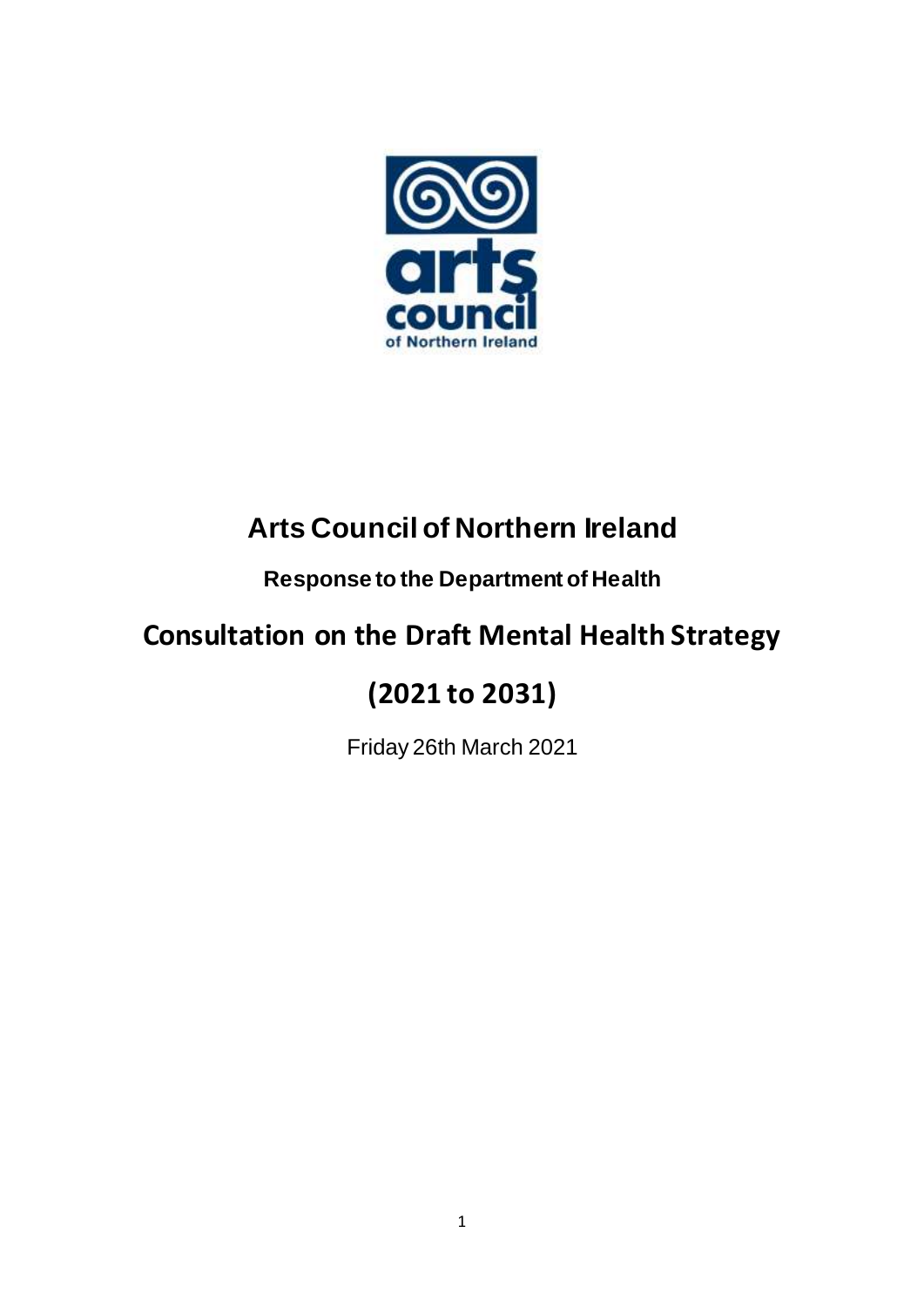The Arts Council of Northern Ireland welcomes the opportunity to respond to the Department of Health's Draft Mental Health strategy.

By responding, we advocate for the value of arts and culture and the contribution that our sector makes to this policy area and to ensure that government understands and recognises the role the sector can play in supporting this vital work.

## 1.1 About Arts Council of Northern Ireland

The Arts Council of Northern Ireland is the development agency for the arts. Our mission is to 'place the **arts** at the heart of our social, economic and creative life' and we work to achieve this by championing, developing and investing in arts and cultural experiences that enrich people's lives. We are committed to working in partnership with government to deliver its Programme for Government (PfG) priorities, including those relating to mental health and wellbeing, which feature so prominently in the current draft Programme for Government framework.

The Arts Council's five-year strategic framework; *Inspire, Connect, Lead* (2019 – 2024) sets out its commitment to placing the work of our artists and arts organisations at the heart of our social, economic and creative life.

*Inspire, Connect, Lead* represents a commitment to thinking creatively, offering fresh solutions to the uncertainties facing wider Northern Ireland society, particularly in light of the COVID-19 pandemic and the UK's transition out of the European Union.

We recognise the contribution culture and the arts can bring to a healthy and health-creating society and actively encourage the artists and organisation we fund to work within this important area. To enable this, we have devised four complementary policy areas: arts in health, disability arts and voluntary arts and community arts.

# 1.2 Core Mental Health Strategy Proposals

- Northern Ireland has the highest prevalence of mental health problems in the UK, with a 25% higher overall prevalence of mental health problems than England. Deprivation and high rates of mental and physical illness co-occur in the areas most impacted by the legacy of the Troubles.
- Mental illness and suicide are severely impacting our communities, limiting the life chances of our young people and constraining our potential across society.
- The draft Strategy intends to provide a clear direction of travel to support and promote good mental health, provide early intervention to prevent serious mental illness, and to provide the right response when a person needs specialist help and support.
- To drive the strategic change needed, the draft Strategy sets out 29 key, high-level actions under three overarching themes: Promoting Wellbeing and Resilience through Prevention and Early Intervention; Providing the Right Support at the Right Time and New Ways of Working.
- Associated with the delivery of the 29 actions, there will be a rolling action plan for mental health promotion. This will entail identifying and agree actions that can help to support positive mental health across our community, and prevent mental illness developing.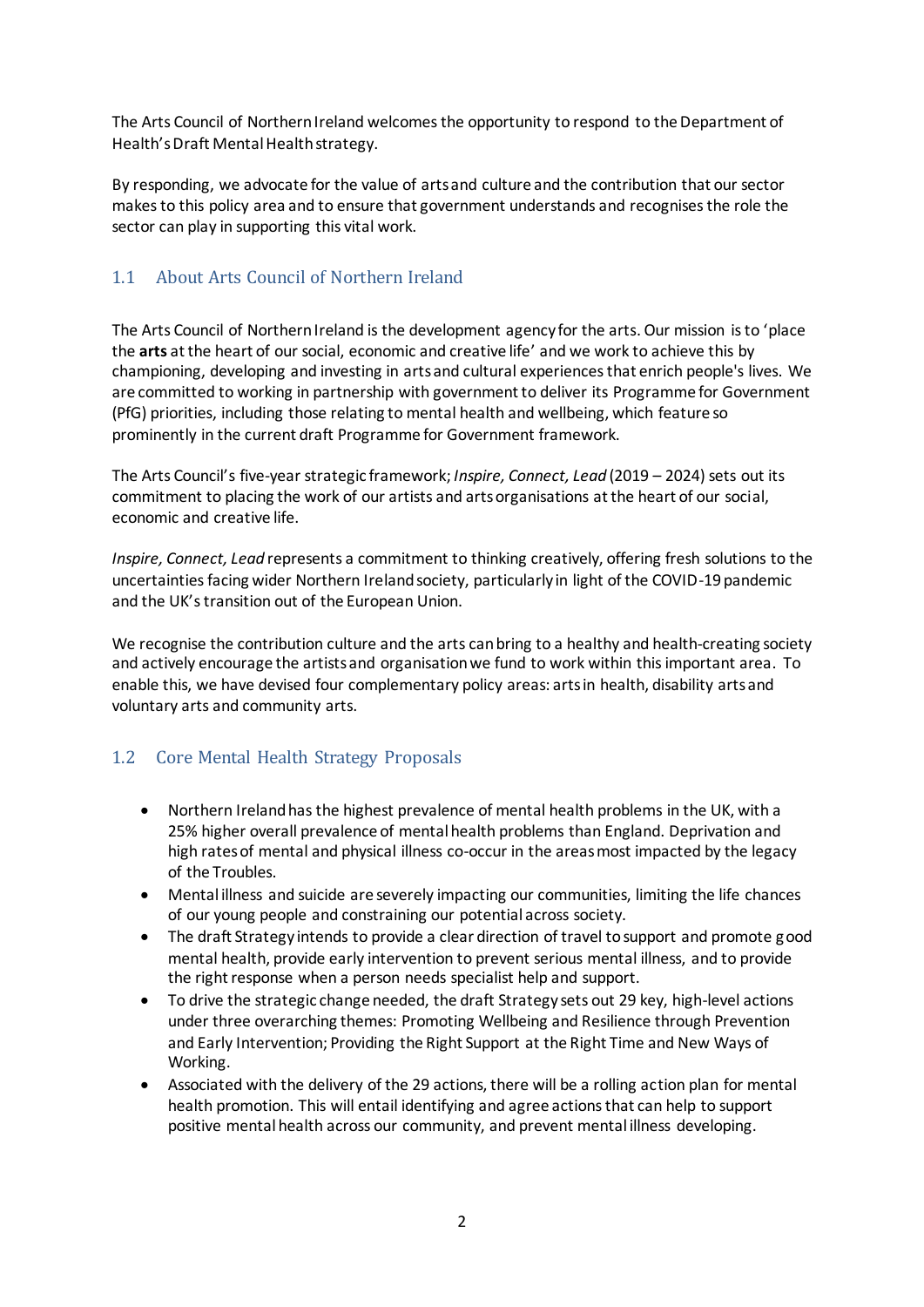- The draft strategy proposes better integration between statutory and community and voluntary sectors in order to harness the experience, skills and expertise within the community and voluntary sector to complement and supplement statutory support.
- It is highly likely that Northern Ireland will see increased levels of need for mental health services for a number of years as a result of the ongoing impact of the COVID-19 pandemic. It is vital we have a system that works to prevent or delay the onset of mental health problems, and that truly meets the needs of its users.

### 1.3 Building on a strong base: the Arts Council's work relating to mental health and wellbeing

Arts and culture plays an important role in helping people to stay well, recover faster, and meet major challenges facing health and social care, including mental health.

The Arts Council has experience of delivering large scale, innovative mental health and wellbeing programmesin partnership with statutory agencies, including the Public Health Agency and the Education Authority.

We are continually investing in our most valuable resources: our artists, and have, in collaboration with the Safeguarding Board NI delivered Level 1 and Level 2 Adverse Childhood Experiences (ACES) Training for artist working in the community. One of our leading arts and health organisations, Artscare, also delivers training annually to clinicians, medical students and nursing teams on how arts based approaches can enhance patient care.

Of particular success in promoting awareness and support of mental health in recent years has been NI theatre companies who have staged productions which address the stigma of suicide and other societal issues such as Paramilitarism, relationship abuse, addiction, domestic violence and racism. Much of this work, which has been developed by socially engaged theatre companies working directly with communities and supported by specialist mental health organisations, has produced hugely positive outcomes.

Some of our best creative talent has engaged with leading arts organisations, working in close collaboration with local communities and specialist mental health organisations to deliver a range of large scale programmes, targeted at particularly vulnerable groups within Northern Ireland society. These are summarised below.

# 1.3.1 ARTiculate: a mental health and wellbeing programme for children and young people

ARTiculate is a young people and wellbeing pilot programme that ran in collaboration with the Public Health Agency between 2016 and 2019. Forty nine projects were funded over the four years and a total of 2,839 young people supported.

It focused on the use of artist-led approaches to empower and build the resilience of young people, who themselves were involved in the design of their respective projects. This generated a greater sense of ownership and led to the creation of 'safe spaces' where participants were free to express themselves in non-judgemental environments. 87% of young people involved said that taking part in the project had helped them in some way to feel better about themselves, improve their selfconfidence and mood.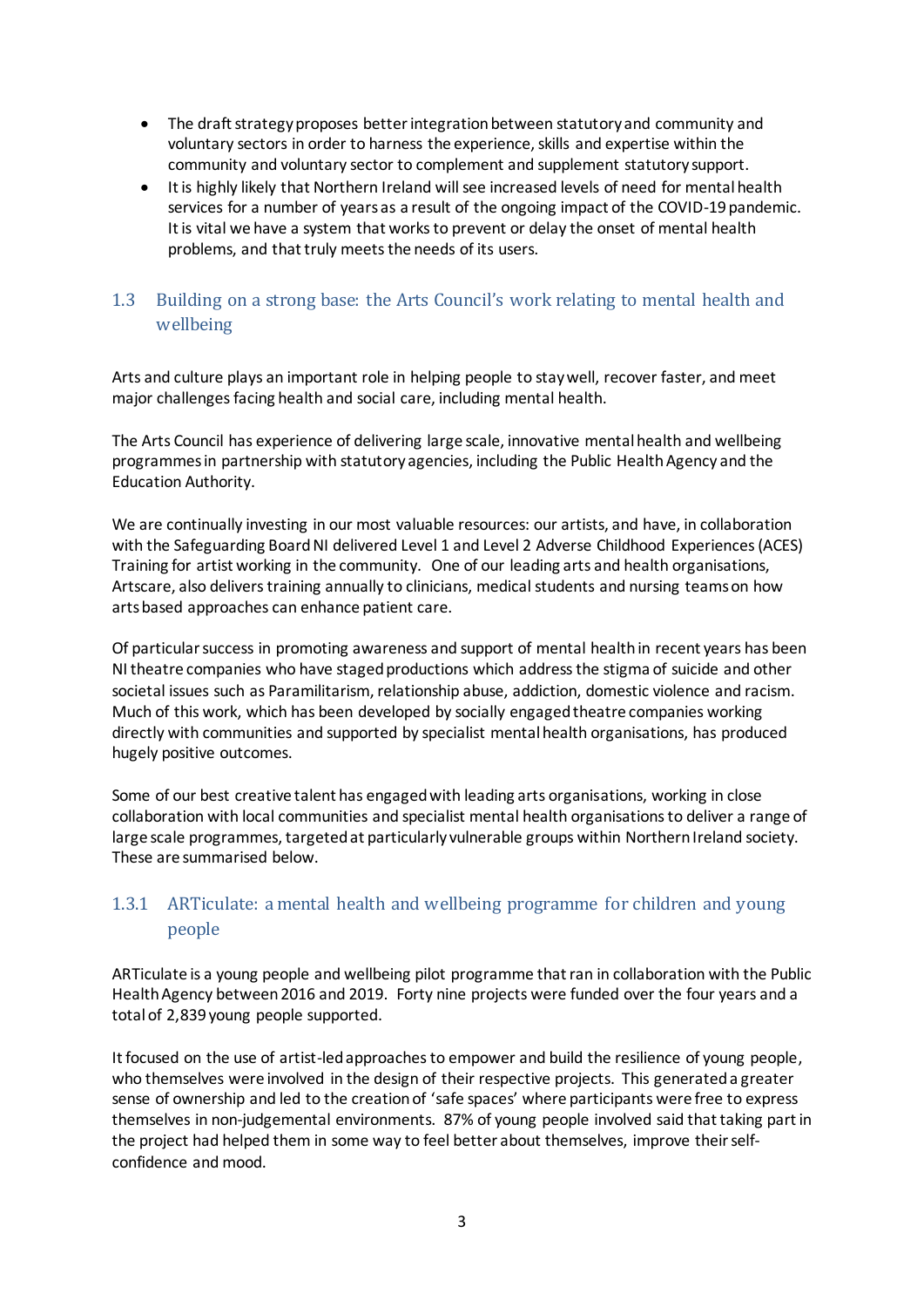Learning through the programme has led to increased collaboration betweenthe artssector and specialist mental health organisations, enhancing practice and strengthening the mental health outcome for young people.

The comments below are taken from the young people who participated in the programmes evaluation and illustrate the impact it has had on their mental health and wellbeing:

The ability to articulate feeling and emotion:

*"We all wrote poems that helped me to say what I wanted to say, it's easier in a poem, it's not like just saying ordinary words."*

*"It's non-judgemental (here) …… I would never have been able to express my feelings and read them out in front of people before."*

Feeling less isolated:

*"And listening to other people's stories and telling mine made me feel less alone, it's not just me who feels like this."*

*"I'm able to talk to them as they're in the same situation as me. My other friends don't know what it's like."*

*Developing coping strategies:*

 $\overline{a}$ 

*"I get depressed easily and I was on anti-depressants. But I am getting to know more about mental health through these projects and I'm beginning to feel better. I've just come off the tablets and I'm starting a job next week."*

*"For me, if I can figure out a way of getting my emotions from my mind onto a page, I can figure out how to cope with it and if I can figure out how to cope with it I know which steps to take. Now I am able to get my issues out of my head and onto paper."*

### 1.3.2 The Arts and Older People Programme

The Arts & Older People Programme (AOPP) is now in its twelfth year of operation and is supported financially by the Public Health Agency. Its primary objective is to reduce the isolation and loneliness felt by this vulnerable group via project based activity designed to increase wellbeing and selfesteem. To date, AOPP has supported more than 28,000 older people across Northern Ireland in a range of care settings.

Evidence collected through a standardised measurement framework<sup>1</sup> since 2012 demonstrates a positive experience for participants, indicating an overall improvement in health and mental wellbeing as well as a reduction in the proportion of participants who were lonely, between the start and end of the projects.<sup>2</sup> Arts participation enhances brain function, improving resilience to dementia and is an area our core-funded arts organisations have been particularly active in recently.

<sup>1</sup> Based on use of the Seven Point Warwick–Edinburgh Mental Wellbeing Scale

<sup>&</sup>lt;sup>2</sup> Devine P and K Lloyd, (2019). Analysis and interpretation of quantitative data generated from the Arts and [Older People Programme](http://www.artscouncil-ni.org/images/uploads/publications-documents/ACNI-AOP-Research-Summary-Report-December2019.pdf). ARK.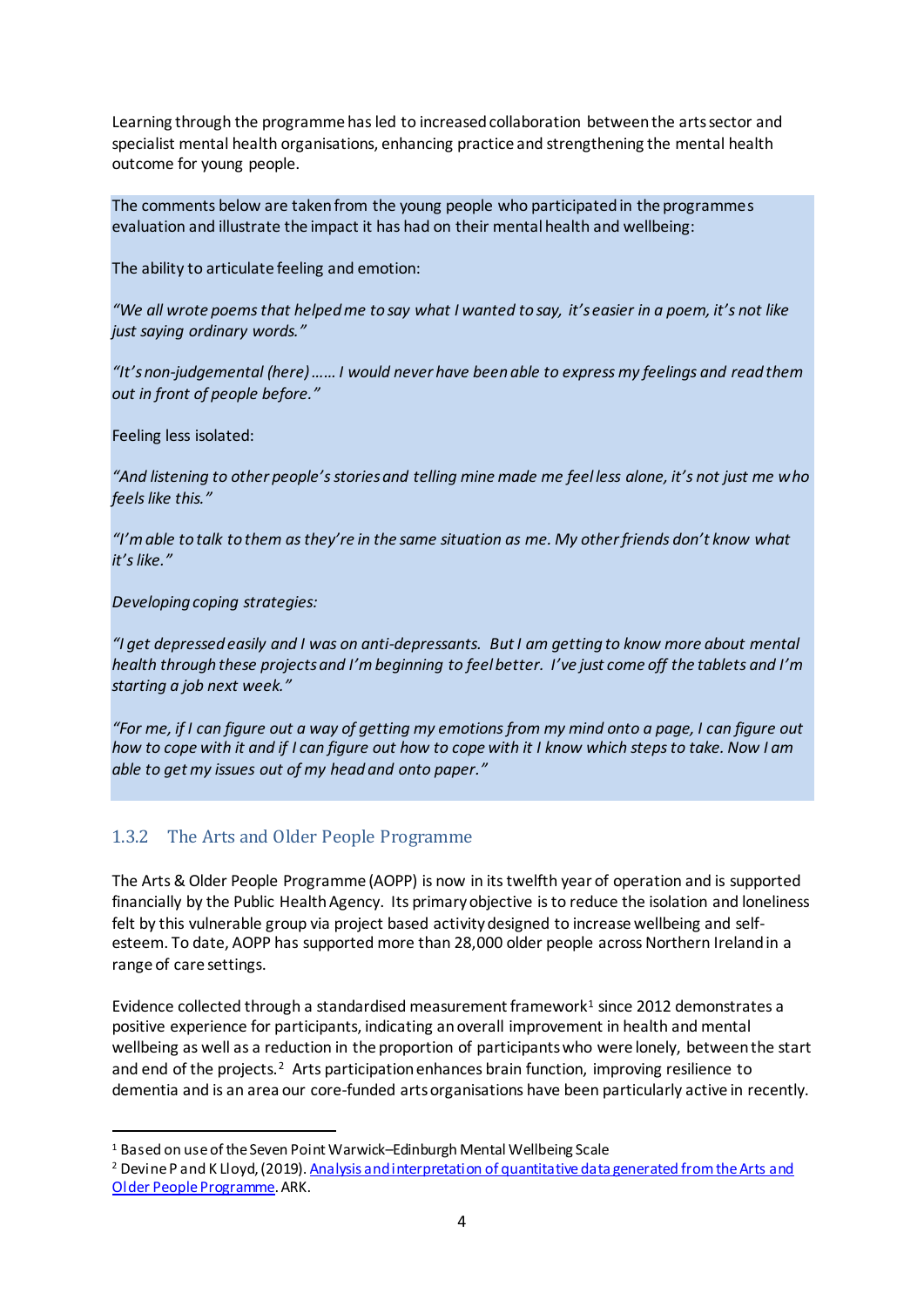# 1.3.3 The Creative Schools Programme

The Arts Council's Creative Schools programme is part of the Urban Villages Initiative and is a headline action within the NI Executive's Together: Building a United Community (TBUC) Strategy. To date, artists and arts organisations have worked with 1,239 children and young people in 13 schools developing projects that are designed to deliver a range of outcomes, including improved mental health and wellbeing.

This programme is of particular relevance at the moment given the mental health problems facing young people as they return to schools and as the impact of disparities in the quality of home learning, and loss of learning habits becomes clear. The arts have a valuable role to play in supporting schools engage with these challenges through a process of creative learning.

The quotes below are those of children and teachers engaged in arts-led programming associated with the Creative Schools Programme

"You get to talk as the character. You can say what you want without being judged because it is your character saying it. You can say things that you might not be brave enough to speak out. You can be open and talk about how suicide affects families. You get to see different sides. You get to see the families and how they are affected. You get to see the person."

#### Teacher, supporting the delivery of a forum theatre based project

"I really do think it will have an effect. Knowing my family will see this. It will change their perspective of young people. If we as young people have a voice about mental health it will open them up to seeing that young people aren't just going out drinking. That young people have problems."

#### Participant

# 2. Our response to the draft strategy

# 2.1 Theme 1: Promoting wellbeing and resilience through prevention and early intervention

We know that around a quarter of mental health problems are preventable through early intervention during childhood and adolescence, providing opportunities for considerable cost savings and leading to significant difference in the quality of life of many young adults.

The Arts Council fully endorses the emphasis placed on this preventative approach and hopes it can be adopted more widely across the health care sector. This will diminish the long-term impacts of poor mental health, particularly within our most deprived communities and lead to cost savings which we hope can be re-invested to support innovation in creative projects and programme design. We would advocate for the arts to be taken more seriously as a form of prevention and early intervention, as part of a responsive and humane health service.

To reduce the burden placed on GPs, and in line with the emphasis on prevention and early intervention, the Arts Council would encourage greater investment in the social prescribing model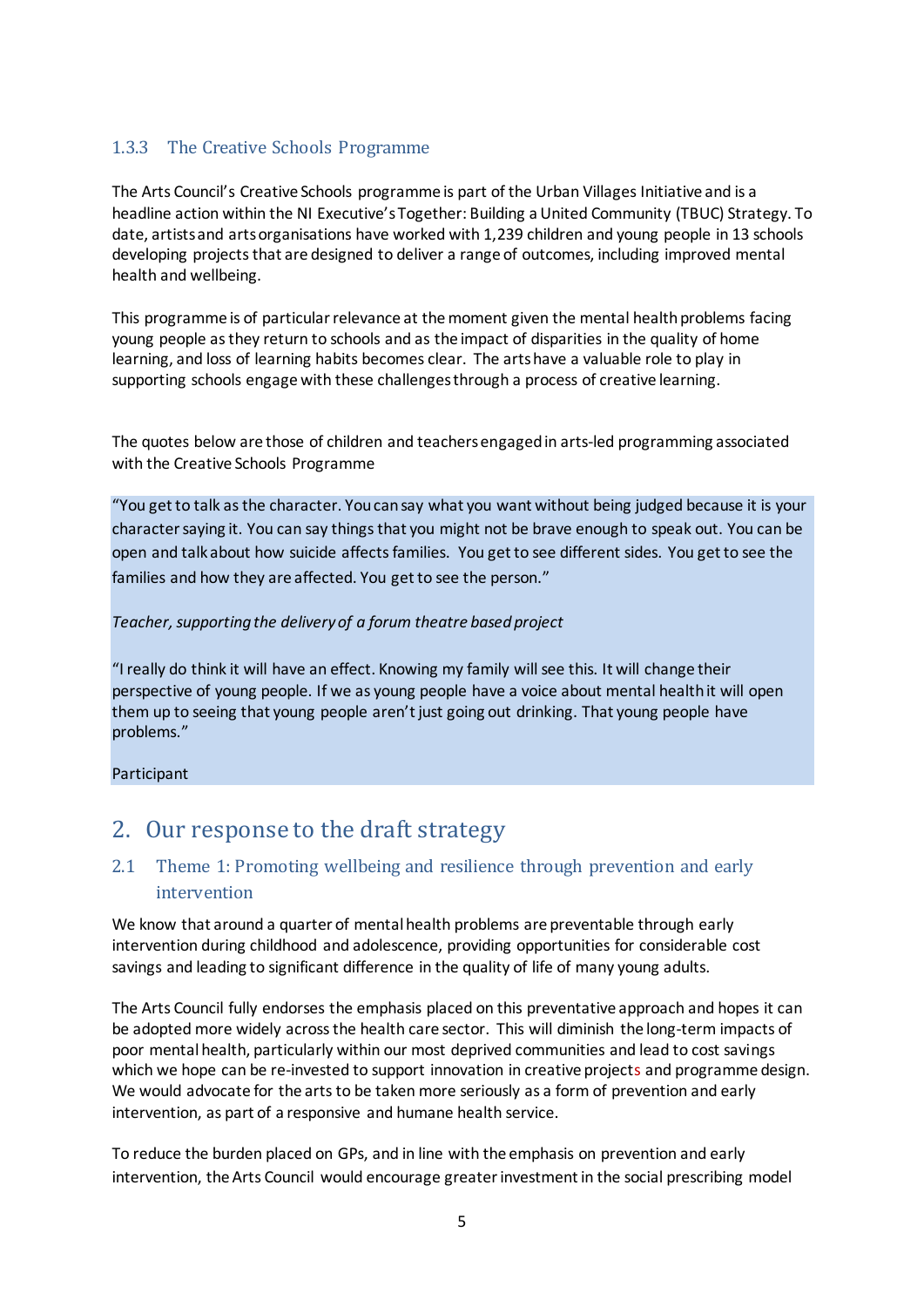which aims to address the broader causes of ill health by seeking solutions beyond the clinical environment.

Social prescribing is fast becoming a national priority in NHS England. Over 400 general practices in England regularly refer their patients to take part in activities in the community, often with a focus on prevention and early intervention.<sup>3</sup> Contributing towards the cross-cutting priority of 'better mental health' is also central within the Arts Council Wales Operational plan<sup>4</sup> who aim to support the Welsh Government and Health Boards with social prescribing and other relevant initiatives under the key deliverable *"Our aim is to improve health and wellbeing in Wales, for individuals, families and communities... and to shift our approach from wellbeing to prevention".*

This approach fits well with the many community based arts group we, as a funder, support and who are well placed to provide the agile and targeted support needed to address the wide range of conditions, including depression and anxiety, so prevalent in Northern Ireland today, particularly amongst young people. We think this approach is particularly well suited to engaging BAME groups who are less likely to access support services for their mental health needs. 5

#### *Arts for Good Health: a partnership, referral project, with Aware Defeat Depression*

*Based in the Bogside area of Derry~Londonderry, Eden Place Arts provides open access visual arts courses, tailored in-house and outreach projects for local residents. It also runs an annual exhibition programme which showcases local emerging talent, participantswork and touring exhibitions on social justice themes.*

*EPA's projects specifically engage with individuals with wide-ranging physical disabilities, special needs and mental health conditions and isinclusive of older people (aged 55+), children and young people and the LGBT community.* 

*Arts for Good Health is a partnership project with Aware Defeat Depression which takes referrals from GP's, Mental Health Practitioner's and Social workers. The project is delivered on a course basis with classes in weaving, printing, mosaics and painting techniques.*

*The project is aimed at individuals who suffer from mental and physical ill health and would benefit from some time out to express themselves creatively and learnt new art skills in the company of others. It is just as much focused on the social as on the art and no artistic experience is necessary.* 

 $\overline{a}$ 

<sup>&</sup>lt;sup>3</sup> All-Party Parliamentary Group on Arts, Health and Wellbeing Inquiry Creative Health: The Arts for Health and Wellbeing 2017

<sup>4</sup> [Operational Plan 2019-20.indd \(arts.wales\)](https://arts.wales/sites/default/files/2020-06/Operational%20Plan%202019-20.pdf)

<sup>5</sup> [5 Least known factors about people suffering from mental health issues from BAME communities](https://counsellingallnations.org/5-least-known-factors-about-people-suffering-from-mental-health-issues-from-bame-communities/) –CANs – [Counselling All](https://counsellingallnations.org/5-least-known-factors-about-people-suffering-from-mental-health-issues-from-bame-communities/) Nations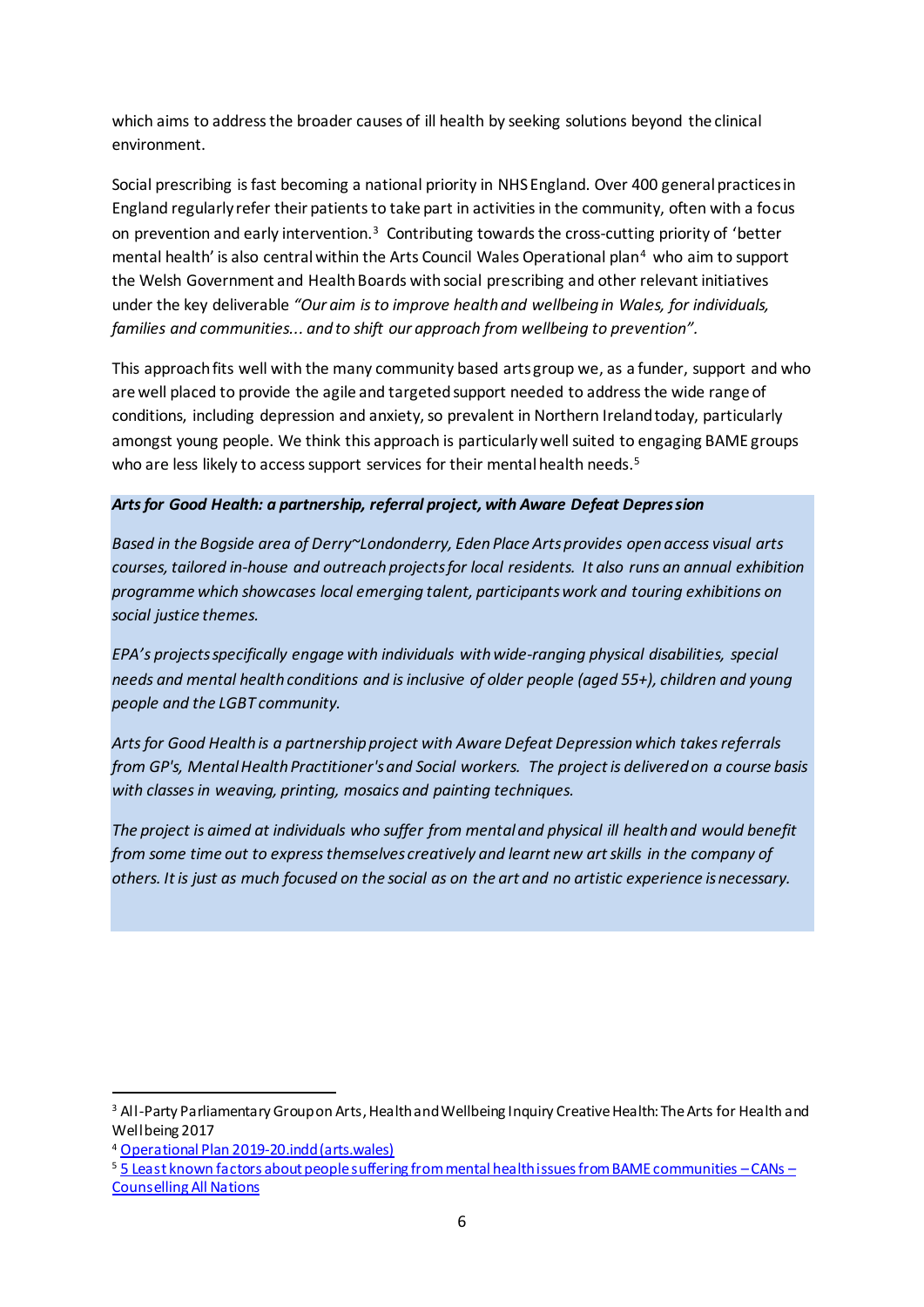## Theme 2: Providing the right support at the right time

As the programme example provided at the start of this response testifies, the Arts Council has developed a range of specialist interventions to support the mental health and wellbeing across the lifespan and covering the spectrum of need, from children with need for mental health support through to support for older people with mental ill health such as dementia.

There is an important role under this theme too for social prescribing by providing support prior to and after specialist mental health service support. There is also an opportunity to build on the social connection generated as a response to COVID-19 by making the most of the cultural assets that now exist within our communities.

We would advocate strongly for the importance of person-centred care, and in particular the role of the arts that enables people to live full and meaningful lives. This is particularly relevant when working with older people in care home settings. The best care homes are flexible and responsive to people's individual needs, finding creative ways to enable older people to live fuller lives. The system needs to enable this by encouraging care homes providers to engage more directly with the creative sector, drawing on the expanding portfolio of evidence we have developed to demonstrate the impact arts and culture can have on the mental health and wellbeing of residents, staff, carers and their families.

#### *Ageility NI (2020 – 2023) is a social circus project designed to engage with older adults across Northern Ireland*

*The project is funded by the Lottery's 'People and Communities' fund and designed and delivered by Streetwise Community Circus (SCC). The project provides circus skills workshops that address specific areas of need relevant to older people, with particular focus on loneliness, social isolation and other aspects of wellbeing. The proposed impacts for this project are based on supporting evidence from academic research into the arts as a therapeutic tool generally and in particular the efficacy of using circus skills.* 

*Social circus is based on the belief that learning new skills – such as juggling, acrobatics, balancing or aerial skills – can have positive effects on those who participate in a social circus programme.* 

*The positive benefits that participants generally experience are not restricted to the acquisition of a new skill; instead, social circus practitioners refer to concepts of improved wellbeing – physically, emotionally, cognitively and socially. As such, social circus is distinct from other forms of circus such as traditional tented or theatre-based circus shows; or hobbyist organisations such as juggling clubs or fitness acrobatic classes.* 

In order to ensure children and young people receive the right support at the right time, it is important the services receive adequate funding. We are concerned that the proposed 10 per cent increase in funding for Child and Adolescent Mental Health Services (CAMHS) is insufficient to reduce the waiting time for counselling support and to create the capacity needed to address the increase in demand for the services following the COVID-19 Pandemic.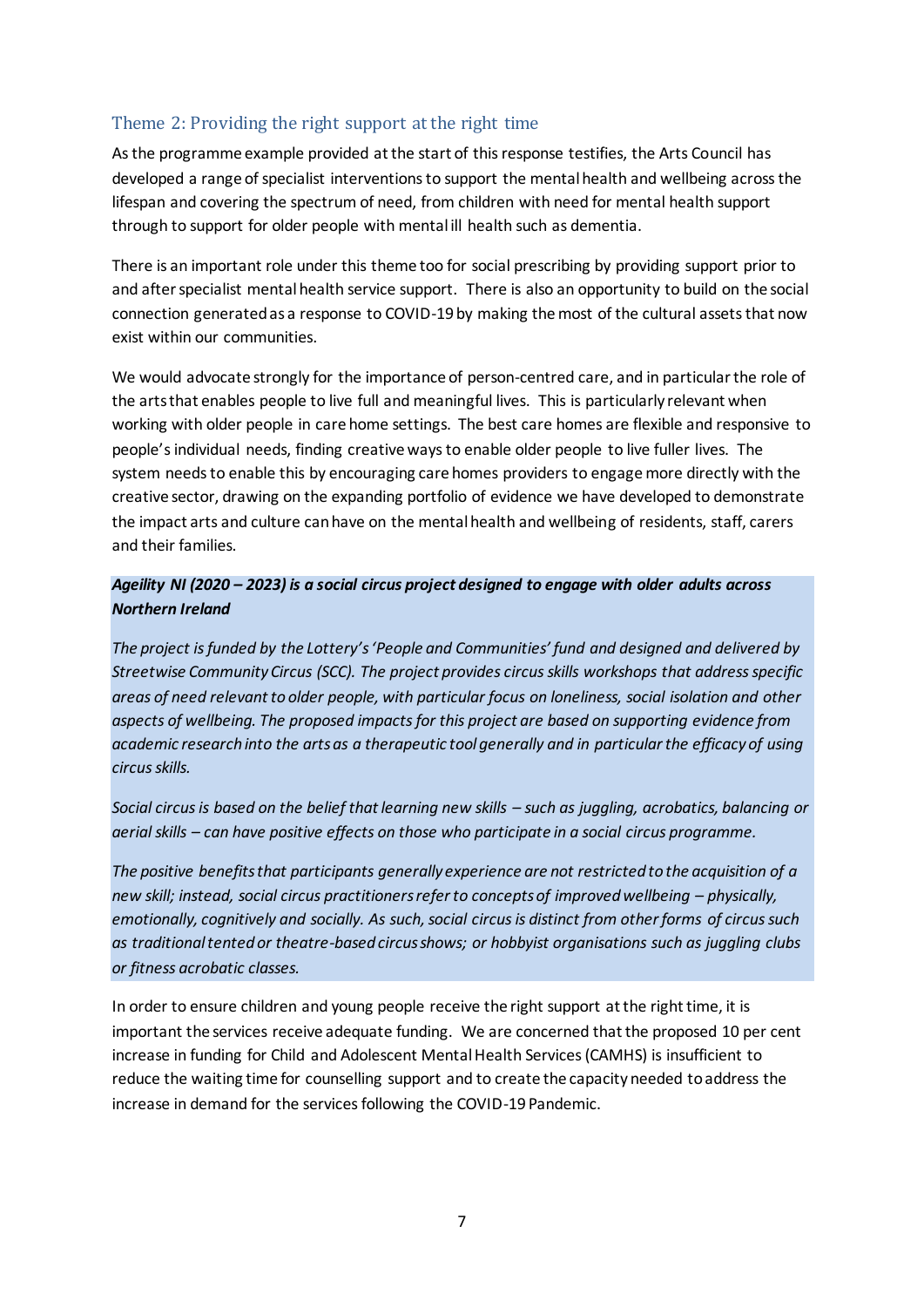### 2.2 Theme 3: New ways of working

The Draft Strategy recognises there are weaknesses around commissioning arrangements and that the organisational boundaries get in the way of improving quality and efficiency.

The timely commissioning and provision of children's and adolescents' mental health services is an important aspect underpinning this theme. In order to ensure the engagement of service providers in a timely and seamless way, the Arts Council would encourage the Department for Health to adopt an enabling approach to its commissioning processes which should include a strong cultural presence.

We would recommend that commissioning arrangementsin Northern Ireland are reviewed to take into account the invaluable contribution the arts sector can make to the delivery of the Mental Health Strategy. This includes incorporating arts on prescription into commissioning plans and cultural provision into care pathways for specific groups of patients

The Arts Council of Northern Ireland would encourage a joined-up, cross-government approach to delivering the strategy, one that recognises the contribution that culture, art, sport, health, education and local government can bring to the challenges facing mental health provision. This approach is consistent with the one proposed under the Draft Programme for Government (2021).

We would suggest the development of a Prevention Concordat (similar to the one developed in England) to ensure an evidence-based approach is taken in the planning and commissioning of services to increase impact and reduce health inequalities.

We welcome the intention to continue the capital works programme to ensure inpatient infrastructure is modern and responsive to need. As part of this provision, we would encourage the integration of artwork schemes at the design stage of these builds. This would enhance the clinical environment and enable arts related activity to be delivered by artists and arts organisations in a suitable environment.

The new Acute Mental Health Inpatient Centre at Belfast City Hospital (previously provided at the Mater and Knockbracken sites) is an excellent design example of a purpose-built, modern facility which includes areas for patients to participate in arts activities to support their recovery.